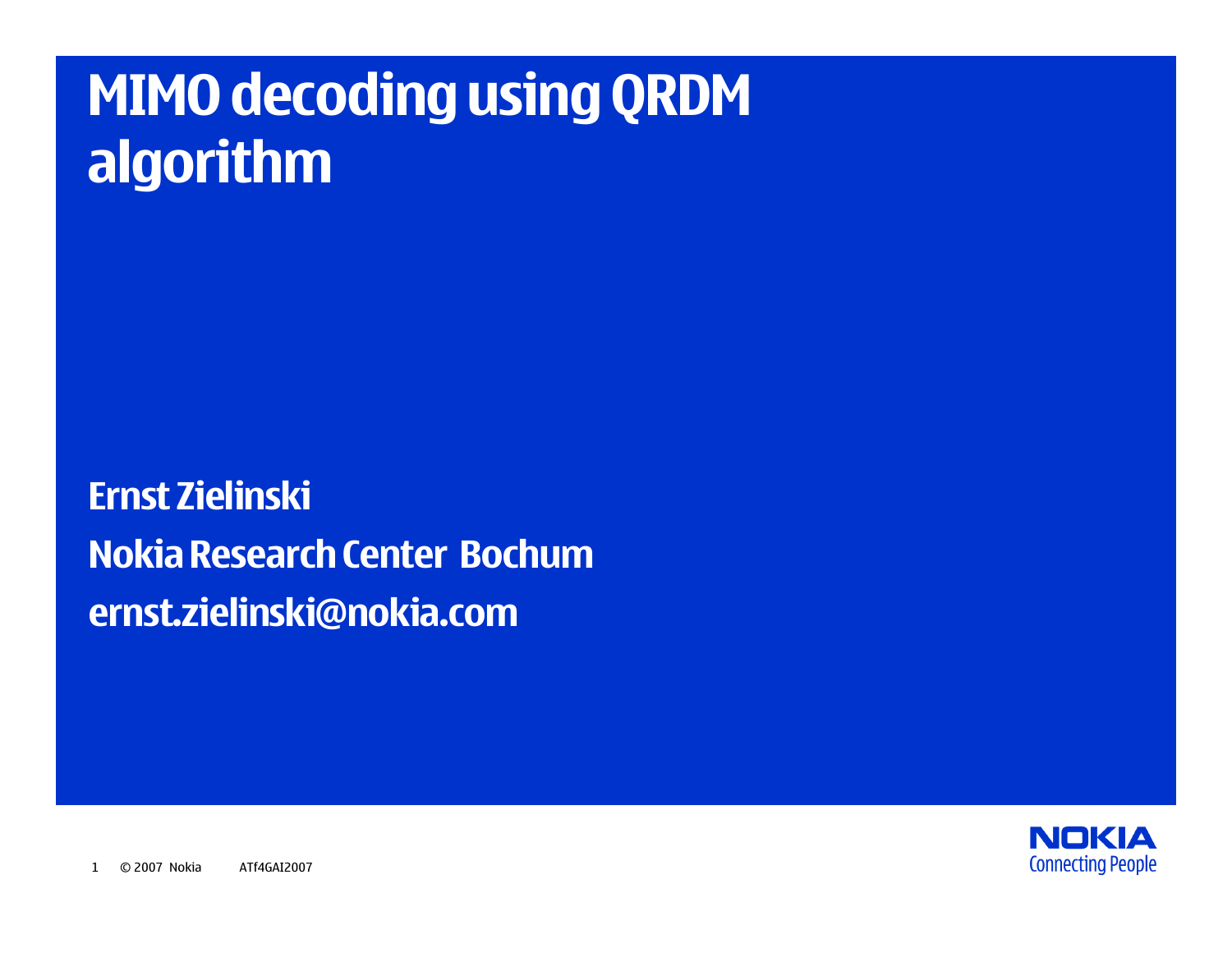## **Overview**

- Motivation
- QRD-M Introduction
- Optimization Idea for QRD-M
- Simulation Results
- Conclusion

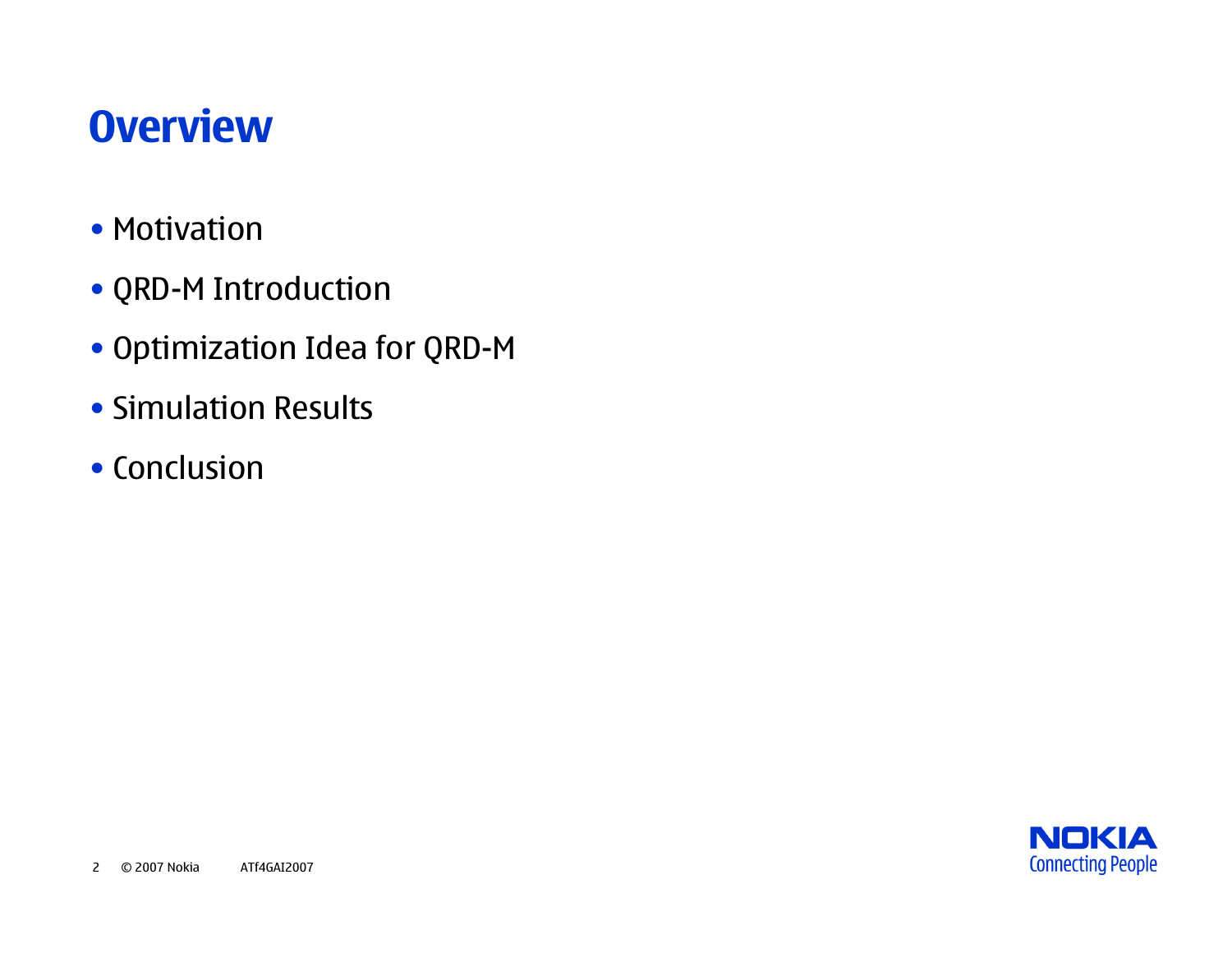## **Motivation**

#### • MIMO offers

- Increase in link reliability (Spatial Diversity) and/or
- Increase in data rate (Spatial Multiplexing and/or Spatial Diversity)
- Problem:
	- Simple detection approaches do not exploit full "MIMO" gain
	- Maximum Likelihood (optimum detection) leads to best performance but has very high complexity
- Optimized QRD-M detection leads to significant reduction of complexity and has comparable performance as ML

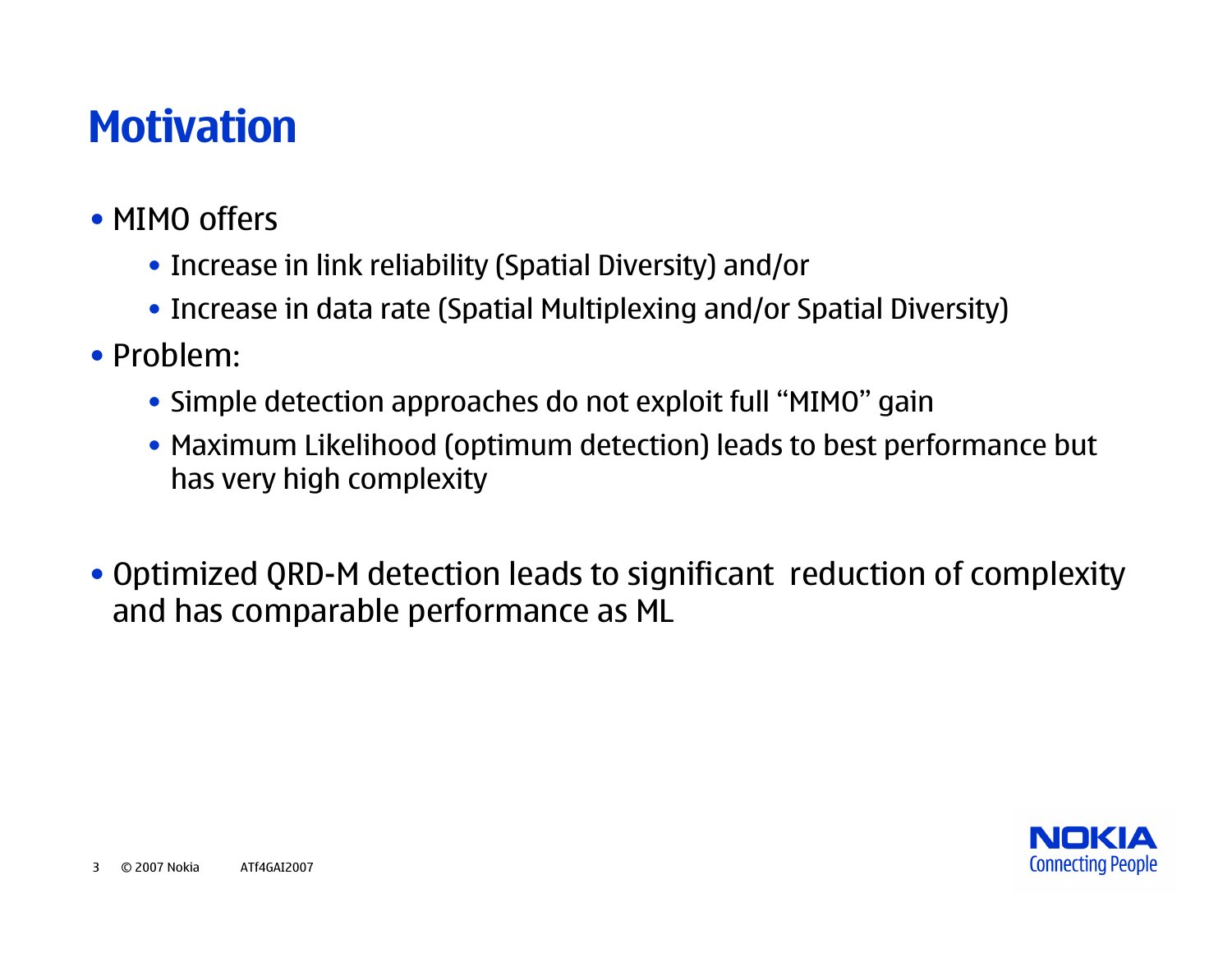## **QRD-M Introduction (1/3)**

• System Model:



• Maximum Likelihood Equation:

$$
\hat{\mathbf{d}} = \arg\min_{\mathbf{d}} \|\mathbf{H}\mathbf{d} - \mathbf{r}\|^2
$$

- Problems: Complexity is very high! Example: 164 symbol combinations for 16QAM and 4x4 Spatial Multiplexing
- The QRD-M offers significant reduction of computational complexity
	- 1. Step: QRD

$$
\hat{\mathbf{d}} = \arg\min_{\mathbf{d}} \left\| \mathbf{R} \mathbf{d} - \mathbf{Q}^H \mathbf{r} \right\|^2
$$

• 2. Step: M-search (Reduced breadth-first search algorithm)

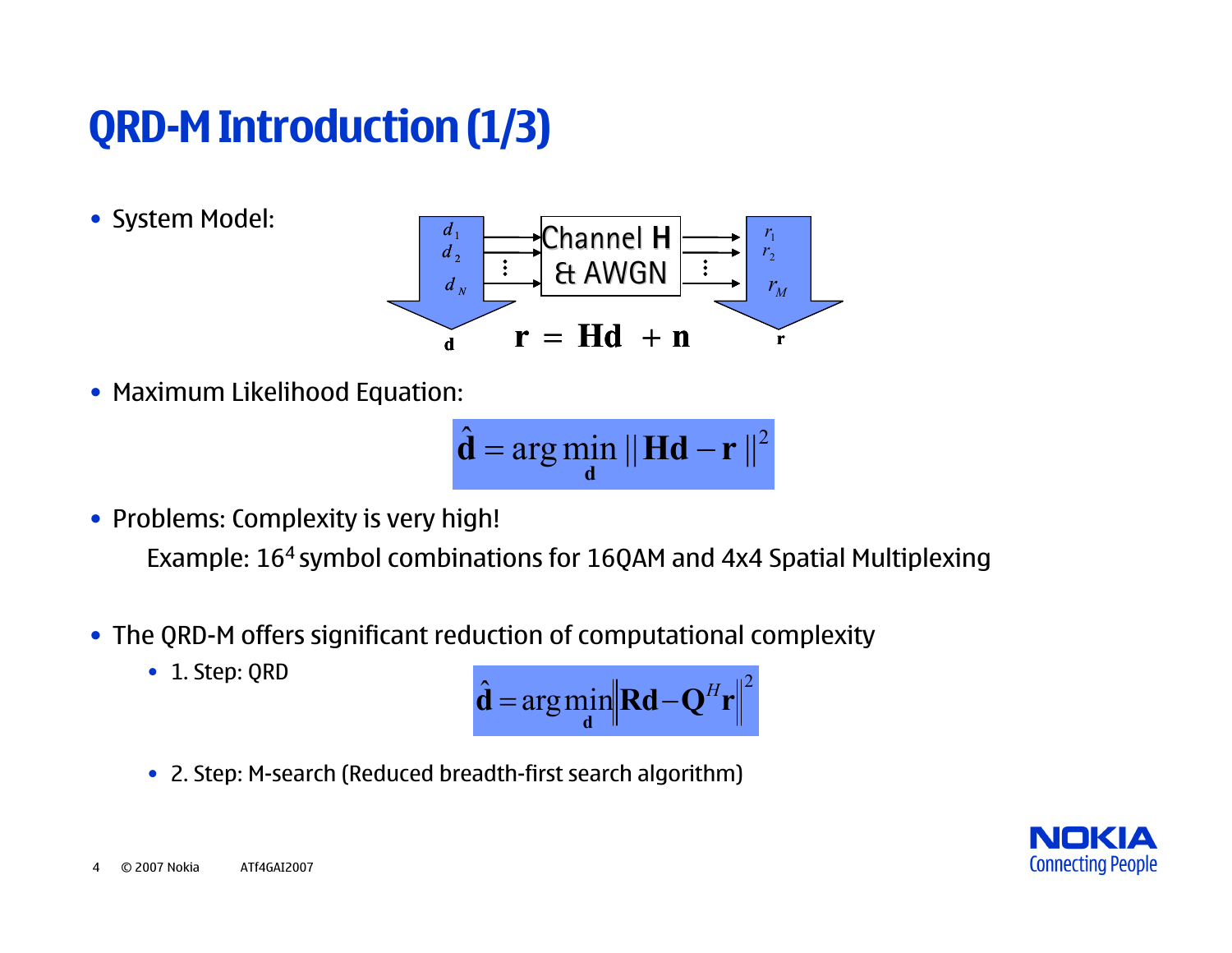#### **QRD-M Introduction (2/3) (Example for a 4x4 MIMO System)**

ML after the QRD step:

$$
\hat{\mathbf{d}} = \arg\min_{\mathbf{d}} \left\| \mathbf{R} \mathbf{d} - \mathbf{Q}^H \mathbf{r} \right\|^2
$$

$$
R_{11} d_1 + R_{12} d_2 + R_{13} d_3 + R_{14} d_4 - r_{q1} +
$$
\n
$$
\mathbf{R} \cdot \mathbf{d} - \mathbf{r}_q = \begin{pmatrix} R_{11} & R_{12} & R_{13} & R_{14} \\ 0 & R_{22} & R_{23} & R_{24} \\ 0 & 0 & R_{33} & R_{34} \\ 0 & 0 & 0 & R_{44} \end{pmatrix} \cdot \begin{pmatrix} d_1 \\ d_2 \\ d_3 \\ d_4 \end{pmatrix} - \begin{pmatrix} r_{q1} \\ r_{q2} \\ r_{q3} \\ r_{q4} \end{pmatrix}
$$
\n
$$
= \text{modulation order} = 16; \qquad R_{44} d_4 - r_{q4} + \cdots
$$

Metric Calculation at each step for M=modulation order=16:

$$
m_4^{(l)} = || R_{4,4} \tilde{d}_4^{(l)} - r_{q4} ||^2
$$
  
\n
$$
m_3^{(p)} = || R_{3,3} \tilde{d}_3^{(l)} - (r_{q3} - R_{3,4} \tilde{d}_4^{(k)}) ||^2 + m_4^{(k)}
$$
  
\n
$$
m_2^{(p)} = || R_{2,2} \tilde{d}_2^{(l)} - (r_{q2} - (R_{2,3} \tilde{d}_3^{(k)} + R_{2,4} \tilde{d}_4^{(k)}) ||^2 + m_3^{(k)}
$$
  
\n
$$
m_1^{(p)} = || R_{1,1} \tilde{d}_1^{(l)} - (r_{q1} - (R_{1,2} \tilde{d}_2^{(k)} + R_{1,3} \tilde{d}_3^{(k)} + R_{1,4} \tilde{d}_4^{(k)}) ||^2 + m_2^{(k)}
$$

Where  $k=1...16$ ,  $l=1...16$ ,  $p=1...256$ 

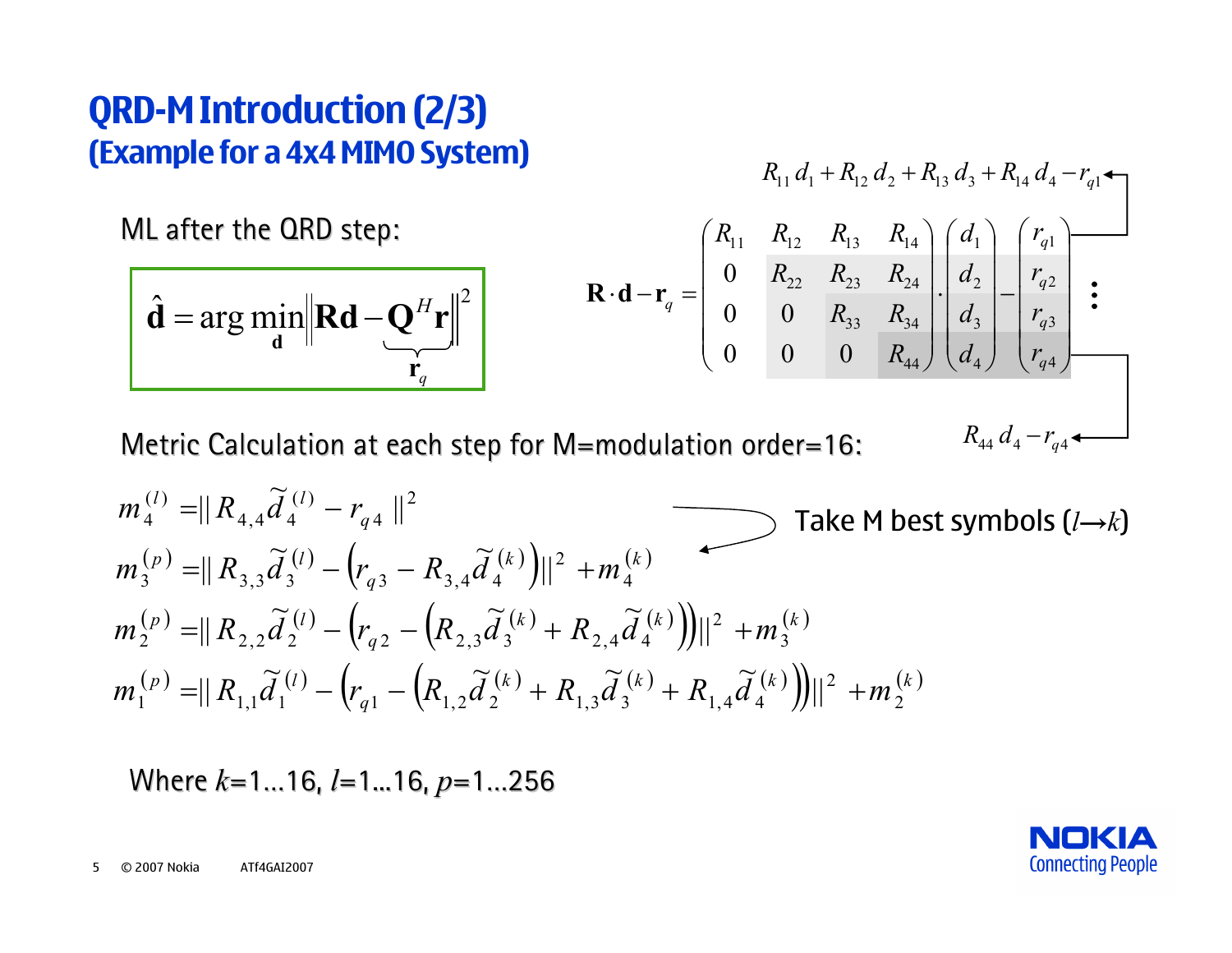#### **QRD-M Introduction (3/3) (Example: 16 QAM)**



Current Metric *i*: m*i* = current symbol metric and old layer metric

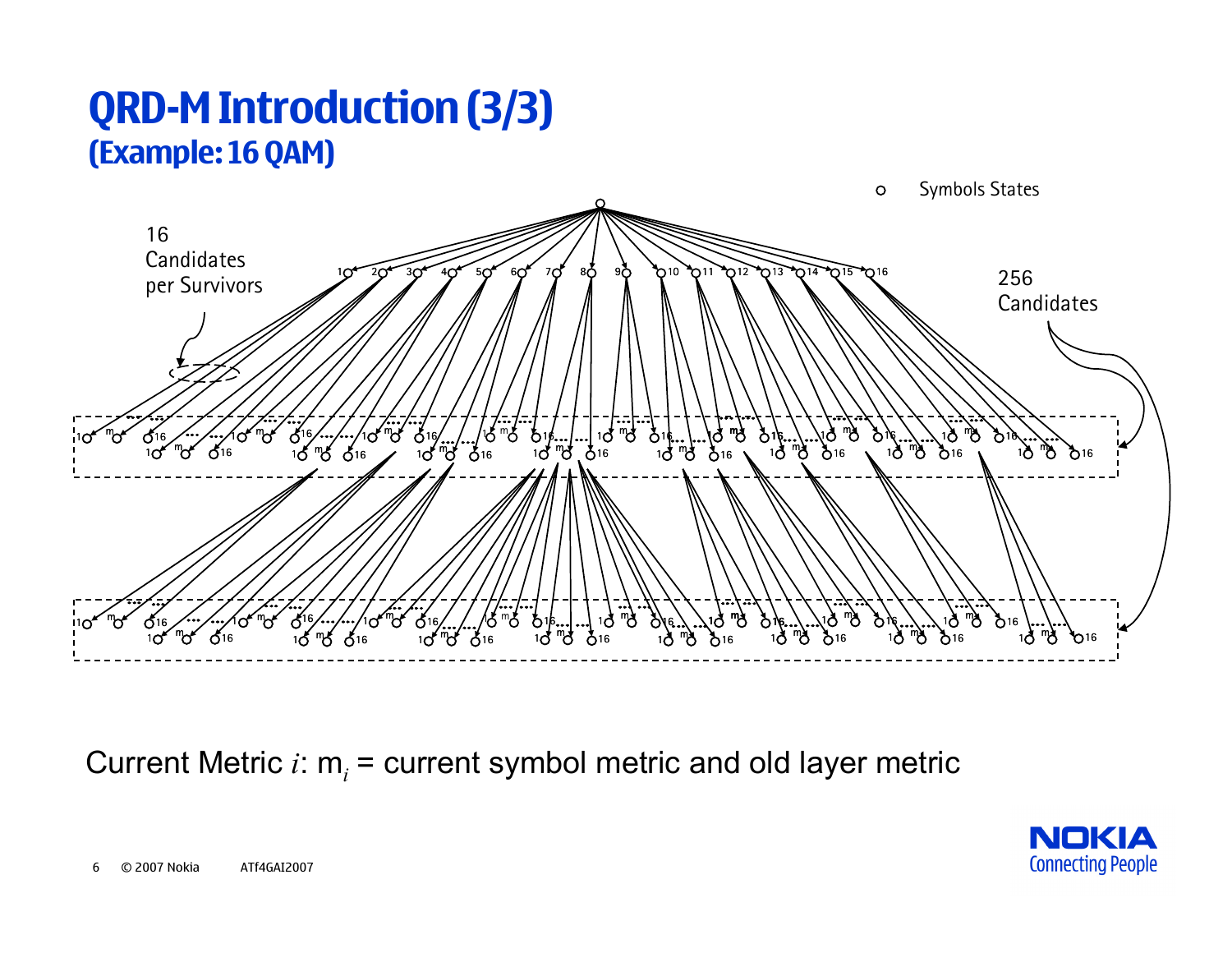#### **Optimization Idea for QRD-M (1/2) Metric within the QRD-M Detection (Example: 16 QAM)**



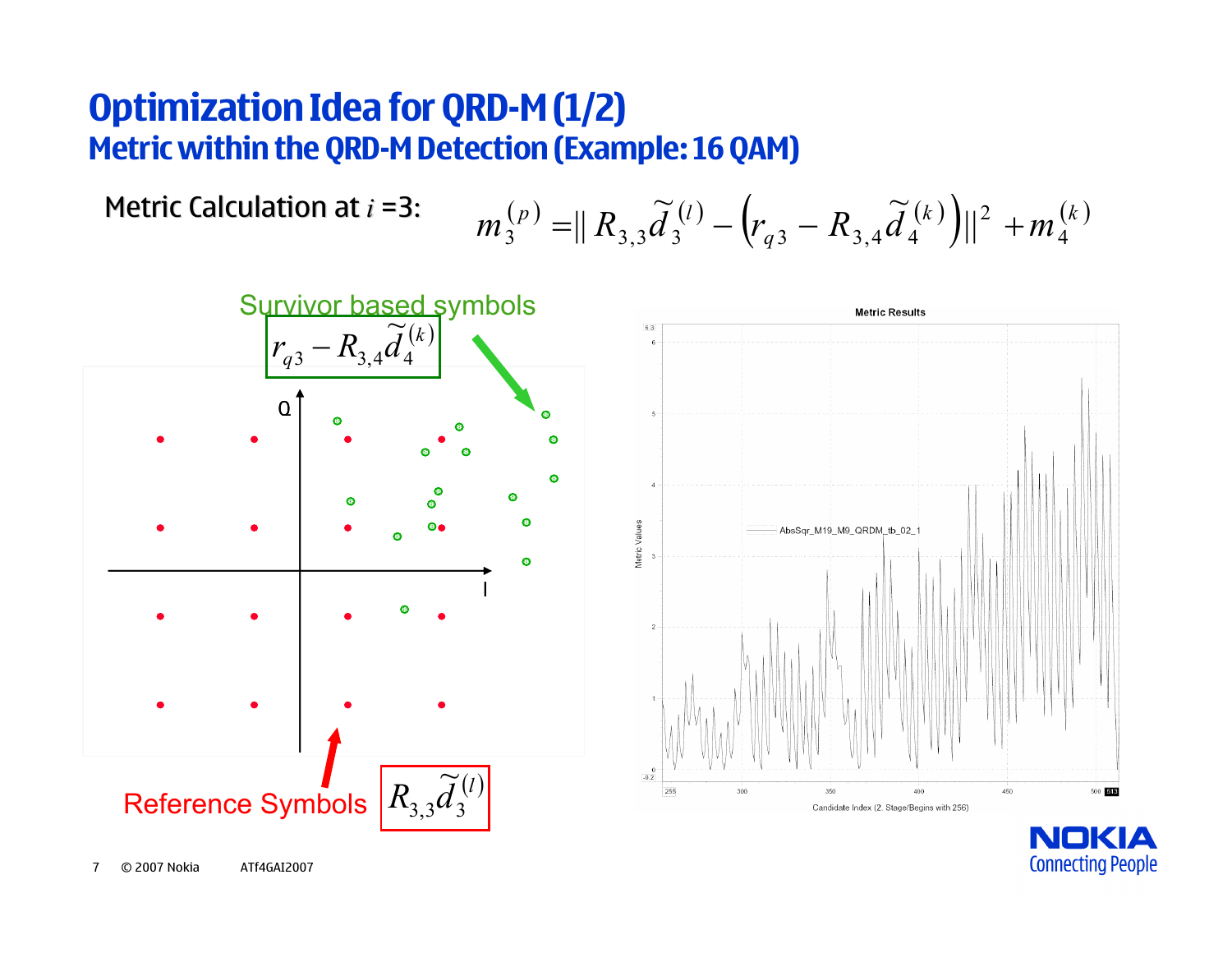#### **Optimization Idea for QRD-M (2/2) (Example: 16 QAM)**



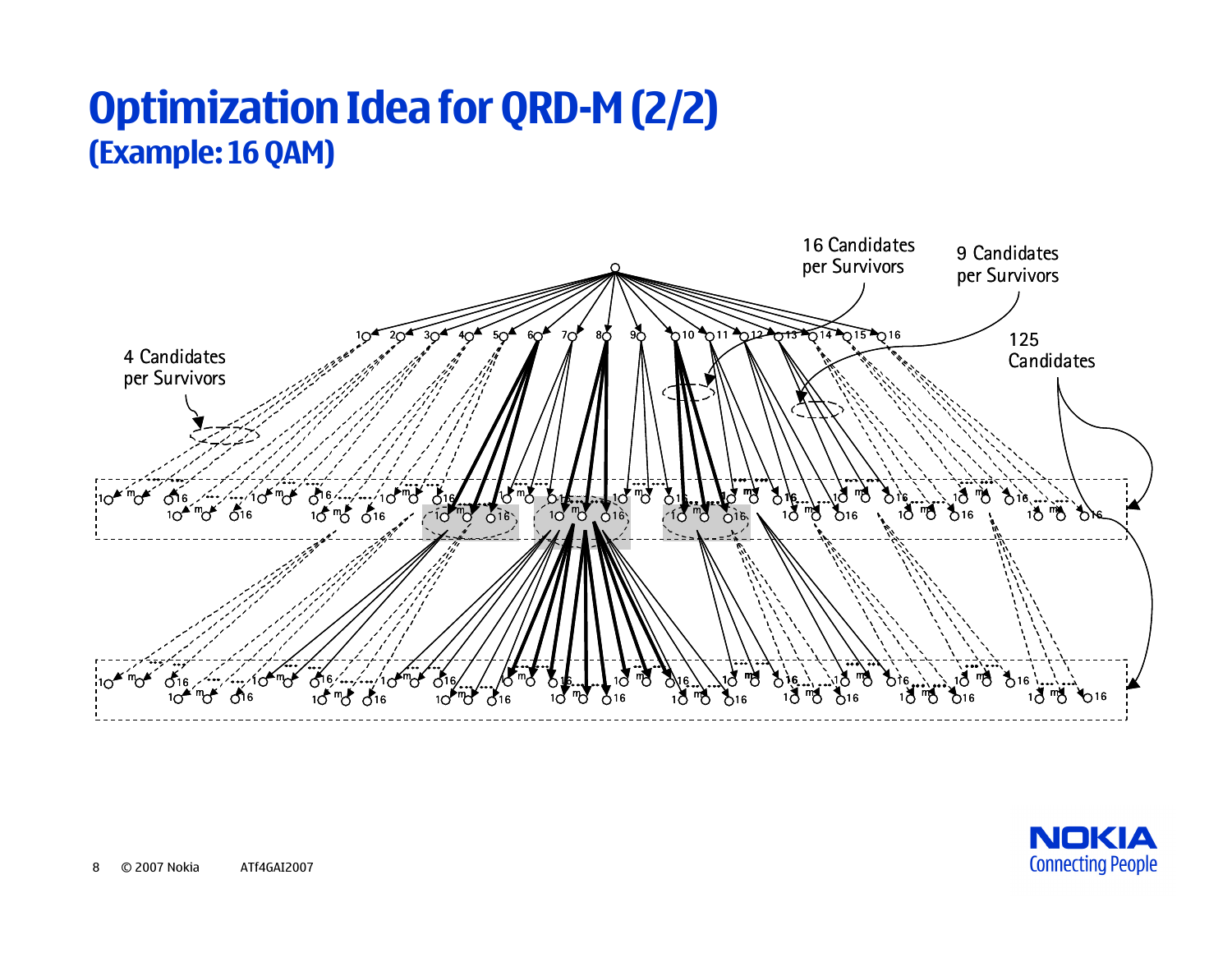## **BER Simulation Results for the Analyzed Sets**

- Used Channel:
	- 4x4 MIMO (Spatial Multiplexing)
	- Block Flat Fading
	- AWGN
- Analyzed survivor selection set

| <b>Set</b> | Number of considered symbols for corresponding survivor (First<br>value for the best survivor/ candidate sum in brackets) |
|------------|---------------------------------------------------------------------------------------------------------------------------|
|            | 16, 16, 8, 8, 8, 8, 3, 3, 3, 3, 3, 3, 3, 3, 3, 3, 3 (97)                                                                  |
|            |                                                                                                                           |
|            |                                                                                                                           |
|            |                                                                                                                           |
|            | 16, 16, 16, 16, 9, 9, 4, 4, 4, 4, 4, 4, 4, 4, 4, 4, 4 (126)                                                               |